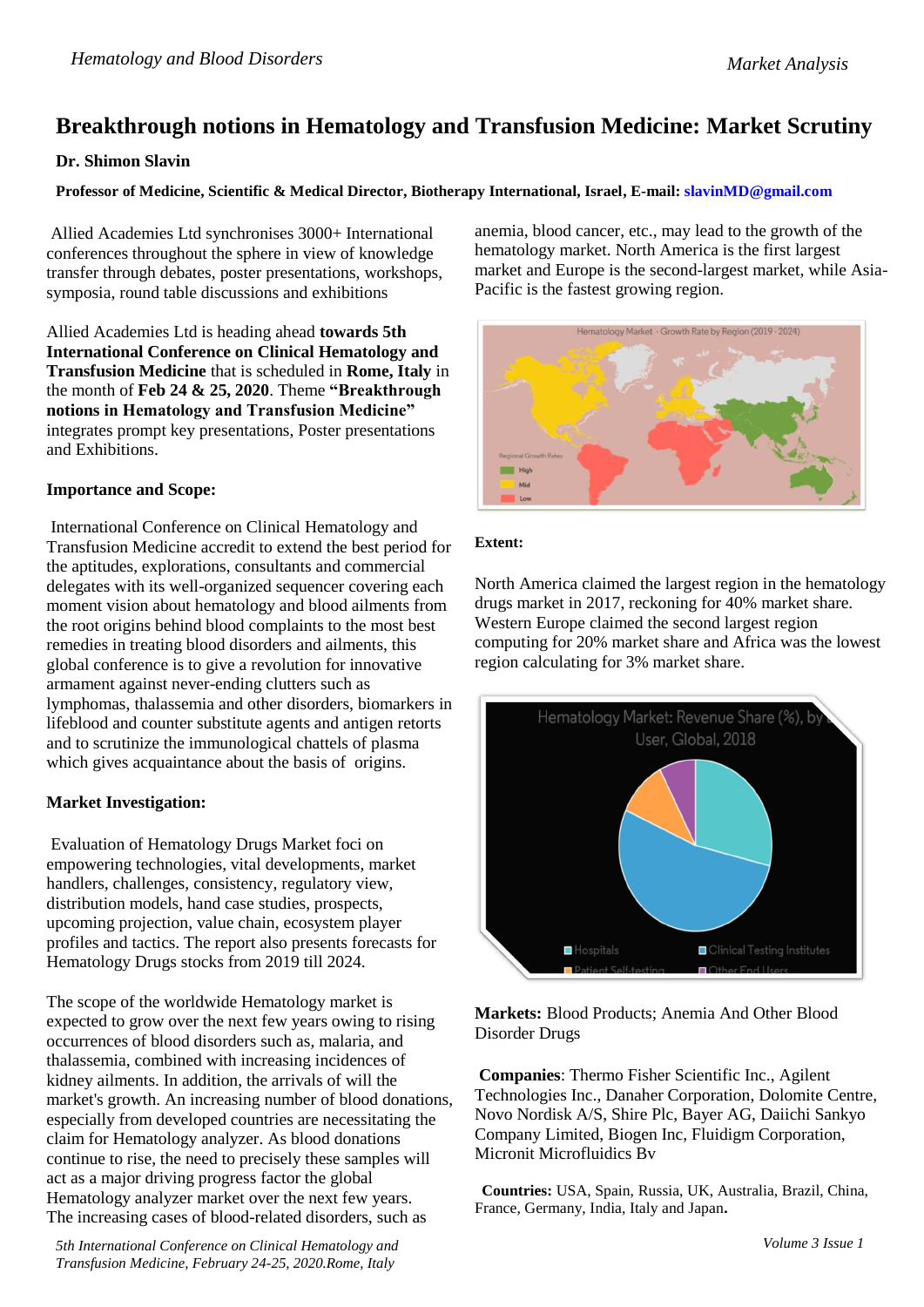# **Regional Analysis:**

North America (the USA, Canada, and Mexico) South America, Middle East, and Africa Europe (Germany, France, UK, Russia, and Italy) Asia-Pacific (China, Japan, Korea, India, and Southeast Asia)

Mandate, Allocation and Efficacy — Hematology Market testimony furthermore delivers Supply, Production, Expenditure for the entire commerce.

The Hematology marketplace was esteemed at US\$ 3,167.2 million in 2017 and foreseeable to range US\$ 5,288.3 million by 2028 at a CAGR of 5.9% throughout the forecast period from 2018 to 2026.



The International Hematology Analyzer and reagent market is projected to index an impressive enlargement at 5.7 percent CAGR during 2018–2024, foresees Persistence Market Research (PMR). In 2017, the market was appraised at revenues worth USD 1433.43 million, and is estimated to surpass USD 2000 million by the end of 2024. By 2024, the six-part discrepancy analysers division is estimated to touch USD 230 million on account of a high CAGR of 6.1 percent during 2018–2024.



#### **Asian Market:**

The Asian hematology devices and modules market in 2017 is inevitable at 1057 crore, a 11% growth over 2016. Compounds set up 63.4% of the market. While, imports increased by 11.6% in 2017 over 2016, and appliances by

*5th International Conference on Clinical Hematology and Transfusion Medicine, February 24-25, 2020.Rome, Italy*

9.9% in rate positions; the expansion of 19.1% of tools in rate rapports was greater in the same period.

Before 2024, the six-part discrepancy analyzers sector is projected to touch USD 230 million on deposit account of a high CAGR of 6.1 percent during 2018–2024. The profits in the six-part disparity segment is in position to rise 1.6% over the years outstanding to their rising challenge mainly because of the swifter pace of revolution seen in the six-part disparity division.

Life Blood ailments have become a universal health concern with diverse causes and are coupled with high transience. Blood syndromes, such as anemia, blood cancer, hemorrhagic conditions, and blood infections, touch millions of people each year among all age groups. Corresponding to WHO, hemoglobin ailments are potentially influencing 75% of births, generally, and sickle cell feature affects an expected one in 12 African Americans. Across 70% of all sickle-cell altered births appear in Africa. According to World Health Organization, the incidence of anemia in children is 47.4% and 12.7% in men, and it is escalating rapidly all over the world. As per National Institute of Health (NIH), anemia influences 29% of women with reproductive period and 38% of expecting women, all-inclusive.

Based on price, the hematology devices market is categorized into most expensive, mid-range, and least expensive hematology analyzers. The least expensive hematology analyzers division accounted for the largest share of the global hematology devices marketplace in 2017



Source: MarketsandMarkets Analysis

#### **About City Rome:**

Rome is a city full of history and offers countless things to see and do including museums, ancient monuments and parks. Most of the popular tourist places in Rome monuments, museums & churches - display architectural excellence & have a rich history. Discover the most popular